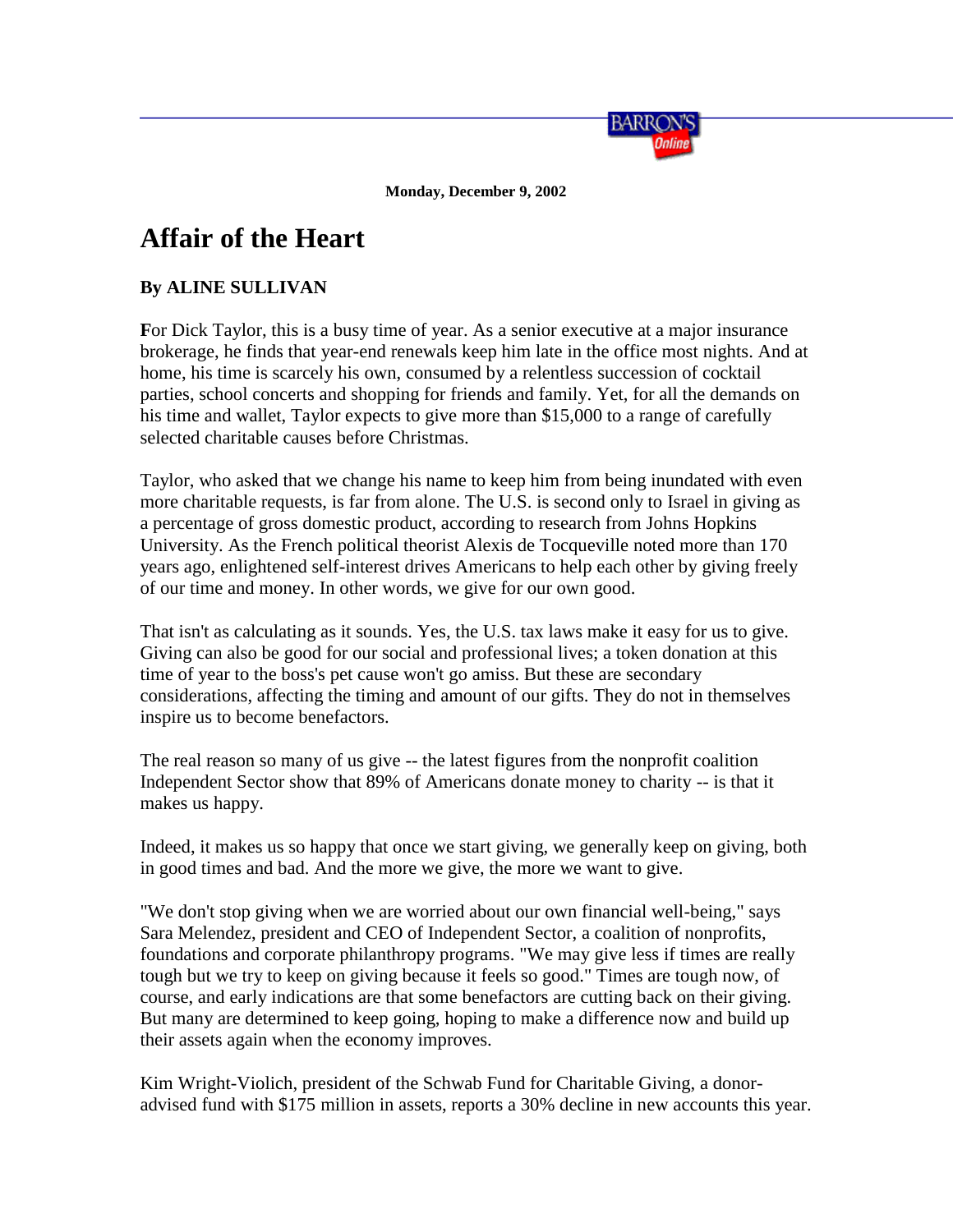Donor-advised funds typically require an initial, irrevocable contribution of \$10,000; individuals get to realize the full tax deduction the first year, but can take their time in allocating the funds.

But Wright-Violich says that very few existing clients are dropping out or even cutting back on their giving to the fund, which continues to average about 8% of their annual income. The national average, by contrast, is just under 2%. It's an impressive commitment, all the more so because many donors to the fund are based in northern California, the epicenter of the Internet shakeout. (For more on the state of the philanthropy industry, see ["Shock to the System.](http://online.wsj.com/barrons/article/0,,SB103923467438305593,00.html?mod=article-outset-box)")

Indeed, the remarkable success of the Schwab fund and other relatively new donoradvised funds suggests that contributors are easily hooked. Six donor-advised funds make this year's Philanthropy 400, the Chronicle of Philanthropy's list of top charities. The funds -- Fidelity's Charitable Gift Fund, the National Philanthropic Trust, the Vanguard Charitable Endowment Program, Schwab's Fund for Charitable Giving, the Ayco Charitable Foundation and the U.S. Charitable Gift Trust -- raised a total of \$1.6 billion in 2001. That's nearly \$1 of every \$30 raised by the 400 charities together.

The funds' managers are finding ways to keep the momentum going, even in what for many has been a very difficult year. "We are encouraging clients to think outside the box, to be more creative with assets such as life-insurance policies," Wright-Violich says. "They are extremely receptive to alternative ways of giving."

There are, of course, limits to this generosity. As one professional fundraiser points out, very few people will tap a home-equity line of credit to make a charitable donation. The more involved we already are, however, the more likely that we will continue giving. The 44% of Americans who volunteer their time to a nonprofit organization give on average twice as much a year as the rest of us, says Dwight Burlingame, associate executive director of the Center on Philanthropy at Indiana University.

A survey published last month by Independent Sector found that adults who volunteered as children contribute more of their time and money to charitable organizations than those who didn't have such experience in childhood. Among households with annual income ranging from \$25,000 to \$49,000, for example, those in which the adults were charitably active when they were young give \$1,124 a year on average. Those without that early experience give just \$802. Even the occasional commitment can loosen the purse strings. "If you participate in an organization just once a month or so, you will give more," says Burlingame.

The nonprofits know this, which is why they make so many new appeals to people who already have given time or money. It is also part of the reason that churches are so successful at raising funds. The 70% of Americans who contribute to religious organizations are reminded to do so on every visit. Households with family members who attend religious services each month give on average more than double the amount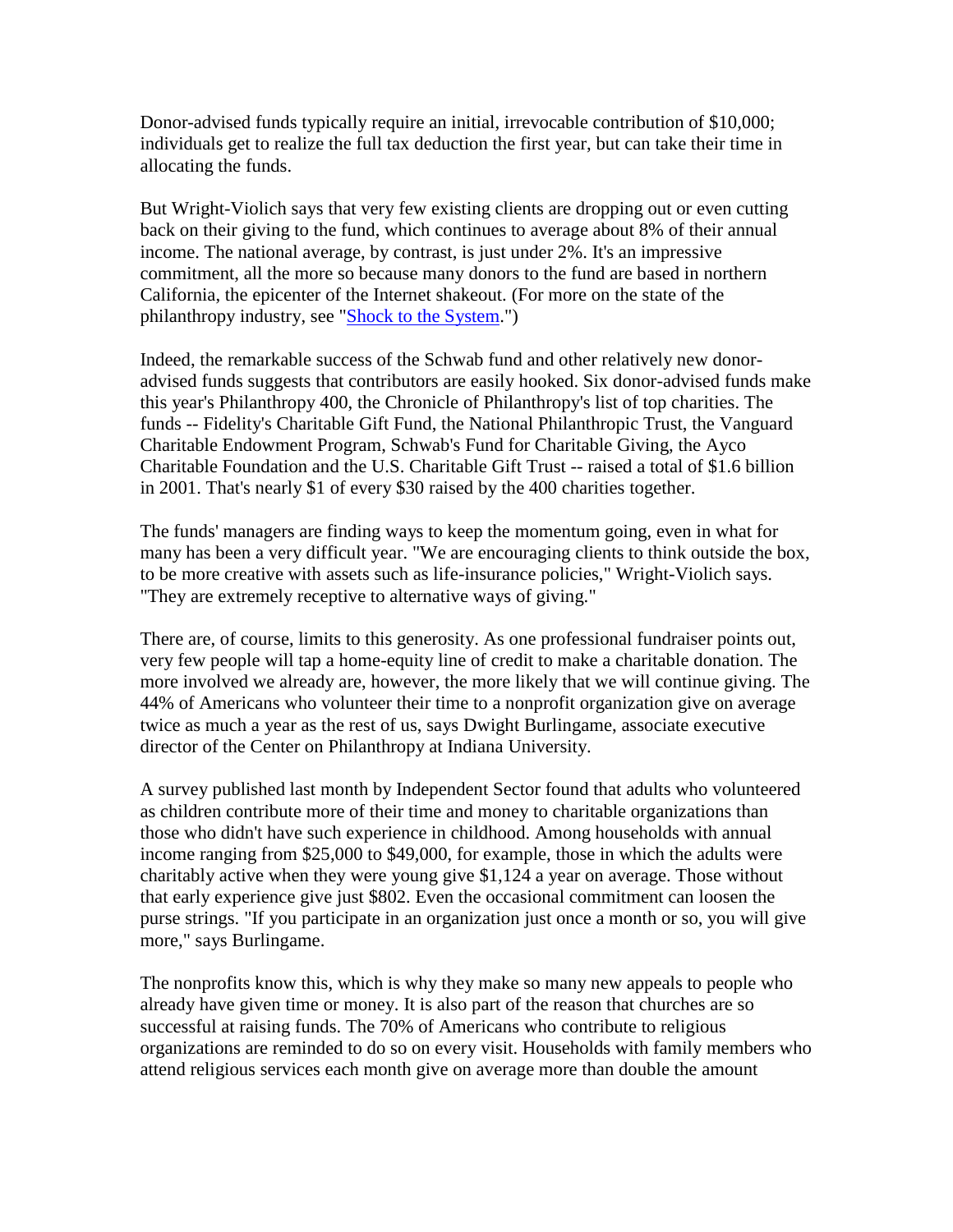donated by those who are not regular attendees, according to survey data from Independent Sector.

Schools, hospitals and even the local Little League team can also exert a considerable pull. Indeed, the greatest proportion of giving and volunteering takes place in one's own community and helps support activities from which the donor directly benefits, says Paul G. Schervish, Professor of Sociology and Director of the Social Welfare Research Institute at Boston College.

"You want to help the organizations or institutions with which you are already involved," he says. "That's why people with children tend to give more; because they are involved in so many activities."

**Map:** [State of Grace](http://online.wsj.com/barrons/article/0,,SB1039242401749120273,00.html?mod=article-outset-box) [Faith and Charity](http://online.wsj.com/barrons/article_barrons_print/0,4313,SB1039146874393086073,00.html#SIDEBAR#SIDEBAR)

Schervish identifies six primary motivations for people to give: happiness for oneself, family and others; gratitude -- a sense of blessing and a desire to give back; identification with others, such as church or school communities; "hyperagency," or the desire to make an impact on others' lives and the community; aspiration -- to care for or meet the needs of others directly; and, finally, what he calls the spiritual secret of wealth -- the recognition of one's own fortune and empathy for others' misfortune.

The importance of each depends on the individual; most people will be motivated by more than one, which is why Schervish likens them to charms on a charm bracelet.

Entrepreneurs, for example, are often driven to good works by hyperagency; they desire to change the world around them. Individuals with inherited money may be prompted more by a sense of gratitude.

But almost everyone who gives is motivated by some sense of identification -- by, as Schervish puts it, "thinking of the needs of others as if they were my own or those of people that I love. That's why you will give to the school that made an impact on your own life, to the hospital that treated your mother for cancer and to the activities that your children enjoy."

Sara Melendez at Independent Sector is a case in point. She is, not surprisingly, besieged with requests, but chooses to give her own money to a few specific groups, notably those tackling hunger and homelessness in the greater Washington area, "because I can't stand the idea of hunger and homelessness in the world's richest country."

Melendez adds, "It is also important to me as a Latina to give to organizations that are working with other Latinos, whether helping them with immigration issues or encouraging them in the arts. It is very rewarding to give to such wonderful causes. I wish I could give more."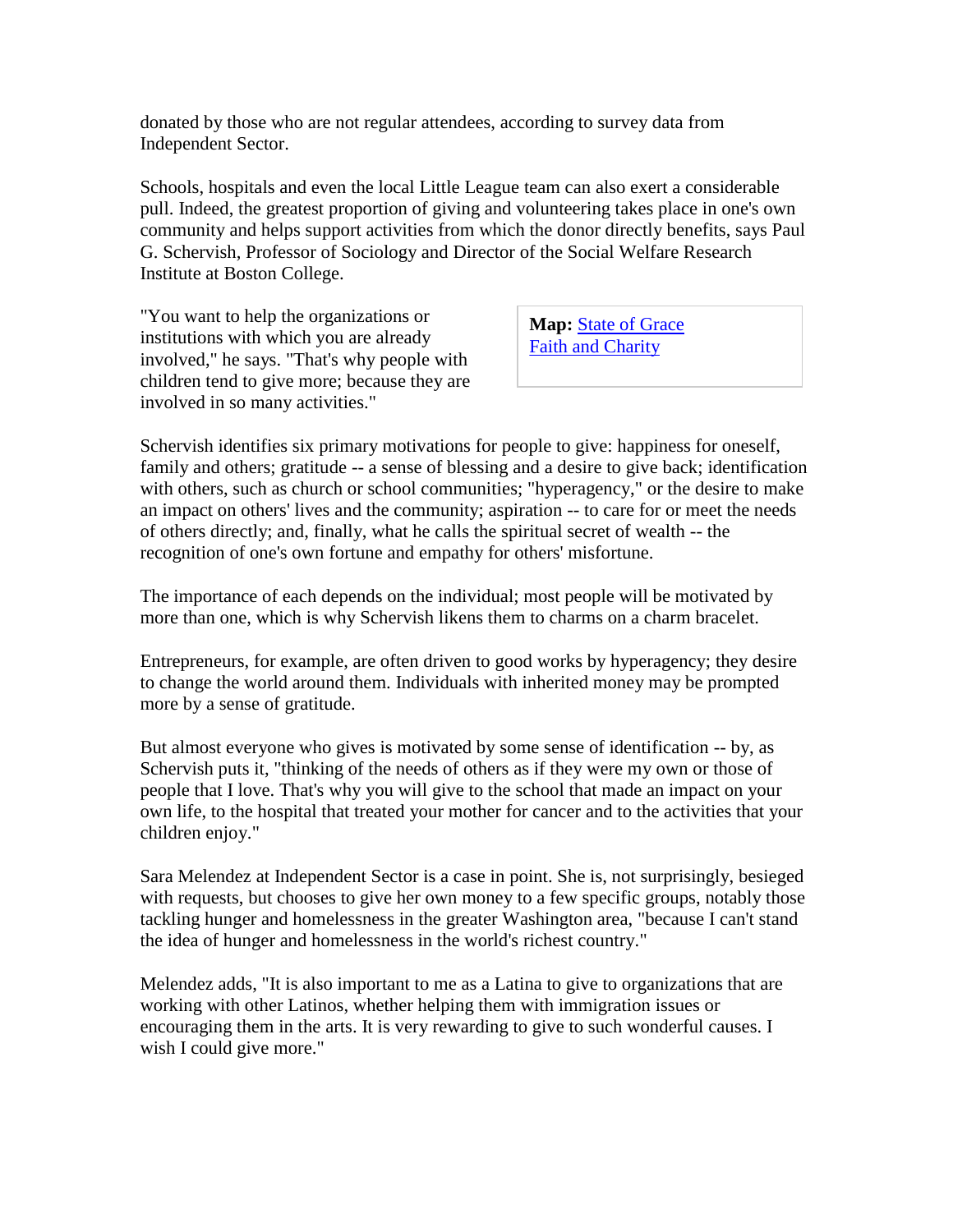So if giving is so rewarding, how is it that some people give nothing at all and many of us give far less than we are able?

## **Why We Give**

Paul Schervish at the Social Welfare Research Institute at Boston College has identified six key reasons why people give money to charity. Most people are motivated by more than one, he says, and the most common reason is that we think of the needs of others as if they were our own or those of people that we love.

| <b>Happiness</b>                            | For oneself, family and others                                             |
|---------------------------------------------|----------------------------------------------------------------------------|
| <b>Gratitude</b>                            | A sense of blessing and a desire to give back                              |
| <b>Identification With</b><br><b>Others</b> | In church, school and other communities                                    |
| <b>Hyperagency</b>                          | The desire to make an impact on others' lives<br>and the community         |
| <b>Aspiration</b>                           | To care for or meet the needs of others<br>directly                        |
| <b>Spiritual Secret of</b><br>Wealth        | The recognition of one's own fortune and<br>empathy for others' misfortune |

*Note: Two other factors, taxation and satisfaction, are also motivations but are not primary drivers. Tax laws, for example, have an impact on the timing and the size of a gift but not the desire to give.*

It isn't about the money. Granted, those who say that they are really worried about having enough money in the future give substantially less than those who are not worried -- \$1,201 a year, on average, compared with \$2,205, according to Independent Sector. But wealth itself has surprisingly little to do with giving as a proportion of income. The amount we give also has nothing to do with gender, race, ethnicity or even education, although the causes we give to can be determined by any number of these factors.

At least part of the reason some people don't give or don't give much can be traced to upbringing. This year's Catalogue for Philanthropy's Generosity Index again shows a near-inverse relationship between a state's wealth and the generosity of its citizens. Three of the poorest states -- Mississippi, Arkansas and South Dakota -- lead the nation in giving as a proportion of gross income. The three richest -- Connecticut, Massachusetts and New Jersey -- are among the most miserly.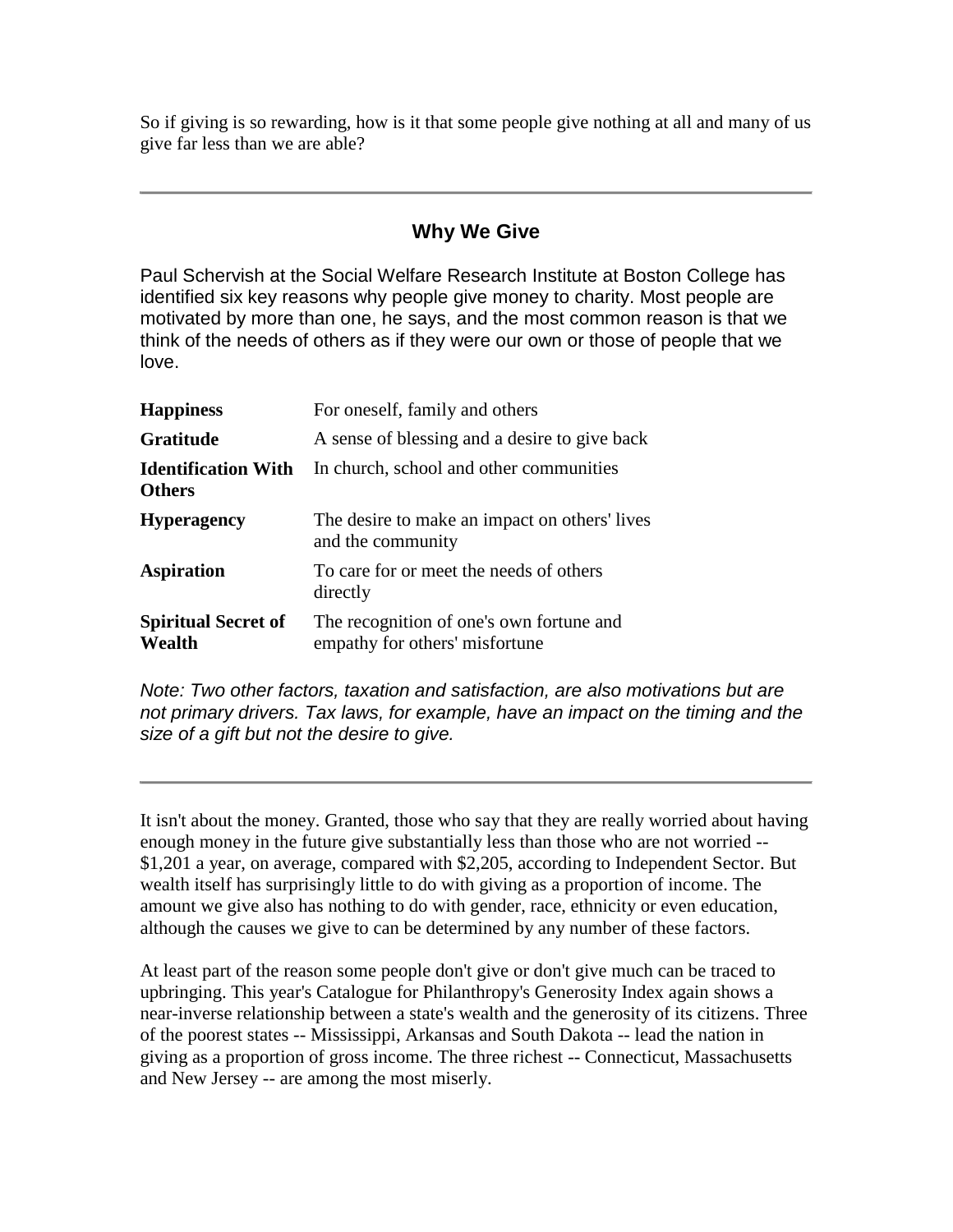A good proportion of this divide can probably be traced to tithing, or giving 10% of one's income to the church, a practice common in the relatively poor communities of the South and almost unheard of in the North. Data on individuals making at least \$200,000 is more mixed, although nine of the 10 most generous states in this category also rank among the poorer half, with Mississippi remaining in the No. 1 position.

Other reasons are more personal. Some people hesitate because they don't want the exposure or are vaguely worried, as one potential benefactor put it, that "no good deed goes unpunished." Or it could be that they haven't experienced what H. Peter Karoff, founder of the Philanthropic Initiative in Boston, describes as an "ah-ha" moment, when an individual discovers a passion and realizes that he or she can make a difference.

Or it could just be that they haven't been asked. We are all subjected to telephone and mail solicitations, often aggressively, but there is growing evidence that these don't work. What does work is being asked by someone we know personally or by a representative of an organization in which we are involved.

In a world that has become bigger and more atomized, the networks of interdependence identified by de Tocqueville more than a century and a half ago are alive and well.

And for most Americans, that's a good thing.

"There is so much going on at this time of year that it can be hard to catch my breath," says Dick Taylor. "Giving makes me appreciate what it is supposed to be about." In other words, it makes him happy. n

## **Faith and Charity**

Giving to Catholic Charities is down sharply this year; a recent survey by Catholic Charities USA found that more than half of the nation's agencies already have reported a decrease in donations and that 71% anticipate a financial shortage over this holiday season. The social welfare network attributes much of the decline to the economy but acknowledges that scandals have also made their mark.

It's hardly surprising. As one devout Bostonian put it last week, after the local Archdiocese gave permission to Cardinal Bernard Law to file for bankruptcy, "Who wants to give money to the Cardinal's lawyers?"

The problem, of course, is that thousands of priests, nuns and laypeople who have devoted their lives to others are also paying for the sins of renegade priests and at a time when need is rising sharply.

The impact of giving through Catholic charities means that that even a small percentage decrease in donations is likely to affect many thousands of people. Catholic Charities agencies help more than 600,000 elderly people annually, in areas from counseling and day care to senior center programs and transportation. More than 90,000 people find